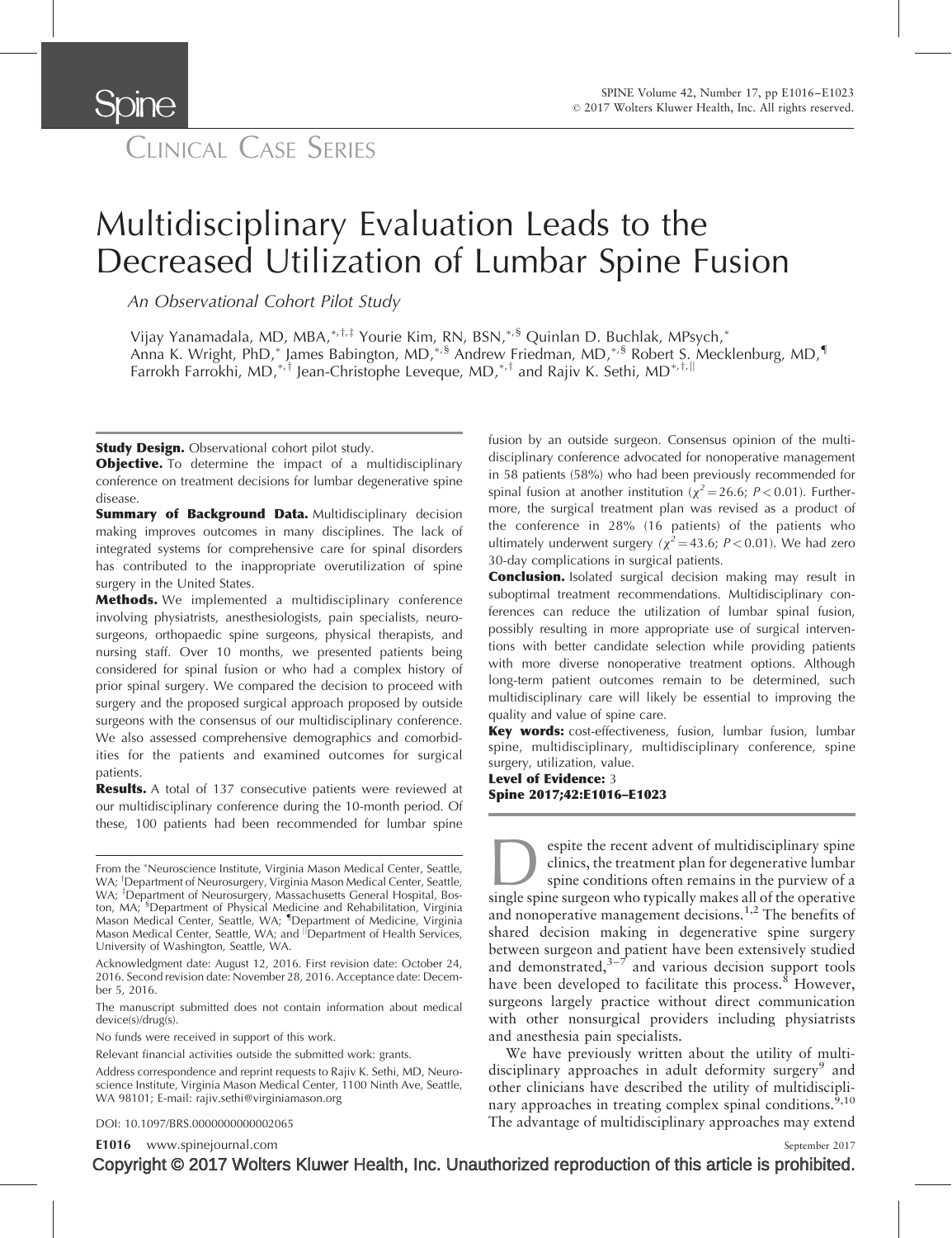even to lumbar degenerative conditions, however, as the rates of surgical procedures and magnetic resonance imaging (MRI) utilization decrease after implementation of mul- $\frac{1}{1-13}$  without evidence of a decline in patient outcomes.[14](#page-6-0) As the overutilization of advanced imaging and lumbar fusion continues to drive ballooning costs in spine surgery without a concurrent improvement in outcomes, the declining healthcare value is leading to increasing pressure from payer groups to restrict spine surgery access and expenditure.<sup>[15](#page-6-0)</sup>

In light of these facts, we recently implemented a weekly multidisciplinary conference to review patients with lumbar degenerative spine conditions. Required attendees at this conference include members from physical medicine and rehabilitation, anesthesiology, anesthesia pain, neurosurgery, orthopedic spine surgery, nursing, physical therapy, and social work. We hypothesized that forcing direct communication among local content experts in lumbar degenerative conditions would lead to changes in the treatment plan that had been proposed by an external surgical provider.

## METHODS

This study was approved by the institutional review board of the Virginia Mason Medical Center (VMMC) and informed consent was waived. We retrospectively reviewed cases presented at our weekly multidisciplinary spine conference, which included patients who were (i) scheduled to undergo spine surgery involving up to three levels of fusion; (ii) recommended up to three levels of spinal fusion at another institution and came to VMMC for a second opinion; or (iii) presented with unusual spinal pathology that required a multidisciplinary approach for diagnosis or treatment planning.

Since November 2015, multidisciplinary spine conferences were convened each Tuesday morning at 7:45 AM to include a quorum of 10 providers at minimum, including at least one provider from each of the following areas: physical medicine and rehabilitation (PM&R), the anesthesia pain service, neurosurgery and orthopedic spine surgery, nursing, physical therapy, and social work. Physician assistants and nurse practitioners were also present. Each provider was given an equal voice and vote in the decision making process for each patient.

The patients reviewed in this multidisciplinary conference presented to any of the involved services, including neurosurgery, orthopedic spine surgery, PM&R, or the anesthesia pain service. The providers used the above selection criteria to determine the appropriateness of each patient for presentation at the spine conference. The consulting physician presented the patient's case at the conference and discussed their assessment of the patient and any treatment recommendations made at other institutions. Imaging studies were reviewed by the group as a whole.

Consensus opinion was reached by the group in attendance on how to proceed with the care of the patient and the opinion was then recorded in the patient's electronic medical record (EMR). The BREE criteria, a set of rigorous, evidence-based standards developed in Washington State, provide a framework for judging these various patientspecific parameters and are used to guide the decision making process in the conference.[16](#page-6-0) The BREE collaborative criteria specifically require assessment of disability despite nonsurgical therapy and patient fitness for surgery.<sup>[16](#page-6-0)</sup> In particular, the group considered the patient's level of disability (based on patient reported outcome measures), previous operative and nonoperative management, comorbidities and their associated surgical and anesthesia risk, and potential to benefit from the considered surgical and nonsurgical therapies. These rigorous criteria allow for a standardized process for patient evaluation and screening. Once the group made a decision whether or not to offer surgery, the consulting physician conveyed the group's consensus recommendations to the patient.

After institutional review board (IRB) approval, records of consecutive patients who were presented at the multidisciplinary conference between November 2015 and August 2016, inclusive, were reviewed. A total of 137 patients were identified, with 100 patients of this group carrying a recommendation for spinal fusion surgery by a spine surgeon at another institution as documented in outside consultation reports and confirmed by the patient at the time of initial consultation at VMMC. We reviewed the records of these 100 patients in detail and extracted data from our EMR including primary spine diagnosis, patient demographics [age, sex, race, home state, body mass index (BMI), current smoking status], comorbidities (diabetes, hypertension, coronary artery disease, and osteoporosis), baseline survey characteristics [Oswestry Disability Index (ODI), Patient Health Questionnaire 9 (PHQ-9), Generalized Anxiety Disorder 7 (GAD-7), and Patient Reported Outcomes Measurement Information System (PROMIS) scores], prior treatment history [physical therapy (PT), epidural steroid injections (ESI), and prior surgery], outside surgeon recommendations, and conference decision and rationale. We obtained 30-day complication rates for all patients who eventually underwent surgery at VMMC, including any hospital readmissions, surgical site infections, pneumonia, urinary tract infection, myocardial infarction, and death.

Patient characteristics were summarized using frequency distributions for categorical variables, and means, medians and standard deviations for continuous variables. Categorical variables were compared using Pearson  $\chi^2$  statistic. Continuous variables were compared using the two-tailed Student *t* test. All statistical analyses were performed using Stata version 11.0 (StataCorp, College Station, TX). All tests were two sided and  $P < .05$  were considered statistically significant.

## RESULTS

Table 1 summarizes the patient demographics. As expected for lumbar degenerative conditions, the mean age was 60.1 years  $\pm$  11 years (range 22–88 years) with 55% of patients being females. Most patients (88%) were Caucasian, with 8% Asian and 4% African American. The majority of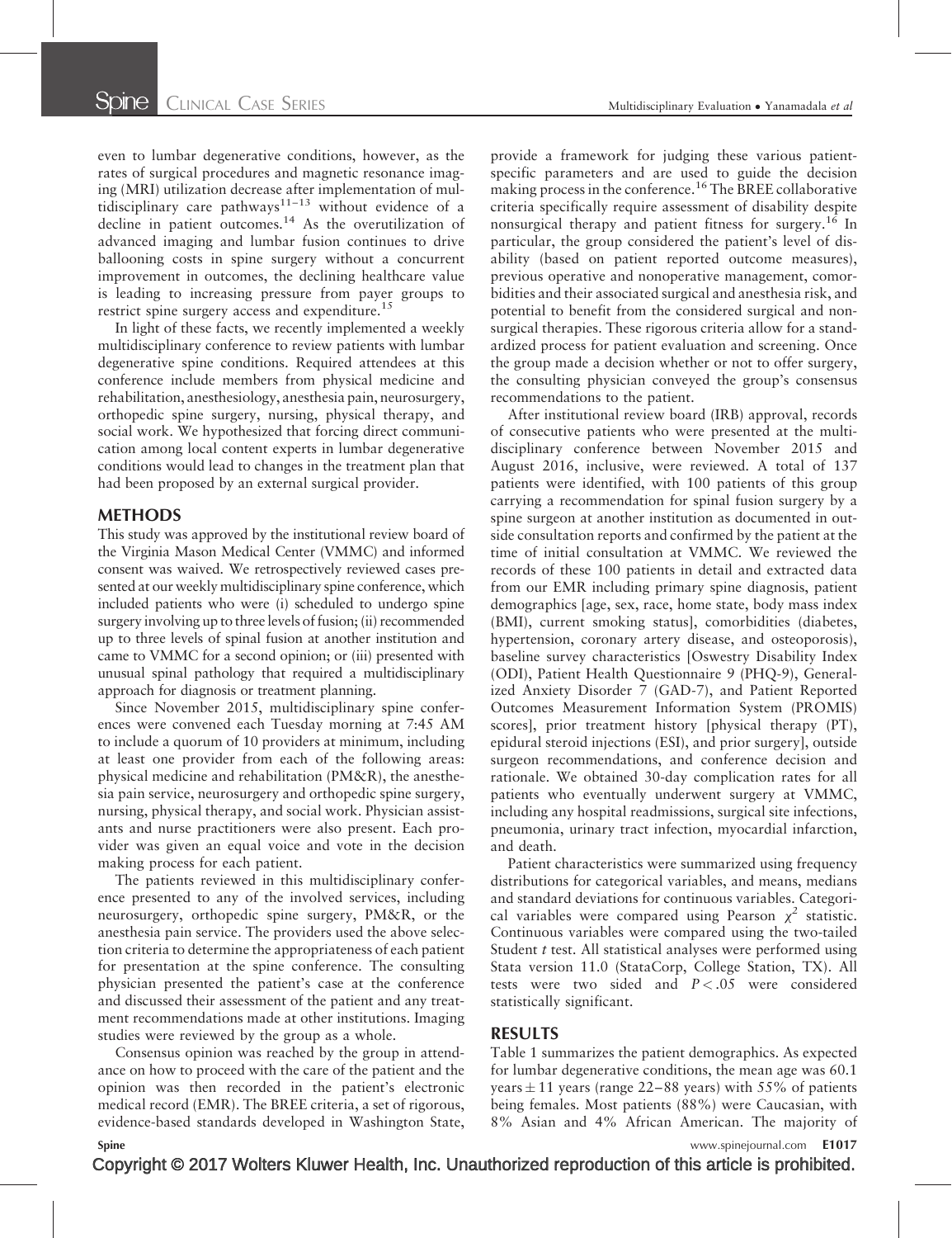TABLE 1. Patient Demographics, Comorbidities, and Treatment History With Respect to the Decision of the Multidisciplinary Conference to Offer Nonoperative management or

|                 | <b>All</b> | Nonoperative | <b>Surgery</b> | $\boldsymbol{P}$ |
|-----------------|------------|--------------|----------------|------------------|
| Age             | 60.1       | 58.0         | 60.6           | 0.55             |
| Female Sex      | 52%        | 55%          | 45%            | 0.49             |
| In-State        | 86%        | 89%          | 80%            | 0.35             |
| BMI             | 30.8       | 31.2         | 30.9           | 0.92             |
| ODI             | 50         | 54           | 46             | 0.33             |
| PHQ9            | 3.3        | 3.93         | 2.67           | 0.58             |
| Hypertension    | 40%        | 36%          | 42%            | 0.36             |
| <b>Diabetes</b> | 16%        | 17%          | 15%            | 0.84             |
| Osteoporosis    | 20%        | 62%          | 55%            | 0.63             |
| CAD             | 12%        | 10%          | 15%            | 0.63             |
| PT              | 58%        | 62%          | 55%            | 0.63             |
| ESI             | 70%        | 67%          | 80%            | 0.36             |
| Smoking         | 12%        | 17%          | $0\%$          | 0.03             |
| Prior Surgery   | 38%        | 34%          | 45%            | 0.47             |

Smoking status had a statistically significant difference between the two groups.

BMI indicates body mass index; ESI, epidural steroid injections; GAD, Generalized Anxiety Disorder; ODI, Oswestry Disability Index; PHQ-9, Patient Health Questionnaire 9 (PHQ-9); PT, physical therapy.

patients (86%) were from Washington State, with the remainder coming from the Pacific Northwest or Southwest. The mean BMI was  $30.8 \pm 7.2$  (range 14–60). Ten patients (10%) exceeded a BMI of 40, meeting the threshold for morbid obesity. Twelve patients (12%) were current and active smokers at the time of consultation at VMMC. Sixteen patients had diabetes, 40 patients had hypertension treated with at least one antihypertensive agent, six patients had a known diagnosis of coronary artery disease, and 20 patients had established osteoporosis.

The most common presenting diagnosis among patients who had been recommended for spinal fusion by an outside surgeon was spondylolisthesis (20 patients, 20%). Lumbar stenosis with claudication or radiculopathy was the second most common diagnosis (18 patients, 18%). Degenerative disc disease with axial back pain in the absence of radicular symptoms was the third most common diagnosis (10 patients, 10%). Six patients (6%) had a diagnosis of symptomatic adjacent segment disease after prior fusion. Symptomatic pseudoarthrosis was the presenting diagnosis in four patients (4%). Workup conducted as part of our multidisciplinary conference revealed misdiagnosis in four cases (4%) by the outside spine surgeon, all suspected lumbar radiculopathy identified as arising from degenerative hip changes. The mean ODI was  $49.9 \pm 7.2$ . The mean PHQ-8 was  $3.3 \pm 1.2$ . The mean GAD-7 was  $4.1 \pm 1.3$ . The mean PROMIS mental component score was  $55.9 \pm 8.6$ . The mean PROMIS physical component score was  $37.7 \pm 4.9$ .

Of these patients who had been recommended a lumbar fusion by an outside surgeon, only 58 (58%) had undergone any physical therapy. Seventy patients (70%) had undergone a prior epidural steroid injection. Thirty-eight patients (38%) had undergone prior spine surgery at the site of proposed surgery or at an adjacent level. With regard to procedure type, 82 patients (82%) were recommended to undergo lumbar posterolateral fusion by an outside surgeon, followed in frequency by lumbar interbody fusion with 16 patients (16%).

Of the 100 patients we identified for the study, the multidisciplinary conference recommended that 58 patients (58%) should not undergo any spine surgery ( $\chi^2$  = 26.6;  $P < 0.01$ ) as summarized in Figure 1 and further depicted in Table 2. The four patients identified with hip pathology rather than lumbar radiculopathy were referred to a joint specialist for further evaluation and possible treatment. Ten patients (10%) were deemed inappropriate surgical candidates caused by morbid obesity (BMI  $>$  40). These patients were recommended to the VMMC bariatric medicine and surgery center for weight loss counseling. Ten patients (10%) were deemed inappropriate surgical candidates because they were active smokers at the time of consultation and were referred to the VMMC smoking cessation program with the acknowledgement that their case would be revisited should they successfully stop smoking with two documented negative urine cotinine checks. Twenty-two patients (22%) were deemed likely to benefit from additional physical therapy and were recommended PT before consideration of surgery. Six patients (6%) were deemed candidates for epidural steroid injection before surgical consideration and two patients (2%) were deemed a candidate for vertebroplasty rather than surgery. Notably, the absence of physical therapy or ESI were not contraindications for surgery, and eight patients (8%), all of whom had spondylolisthesis, who had not had physical therapy previously were deemed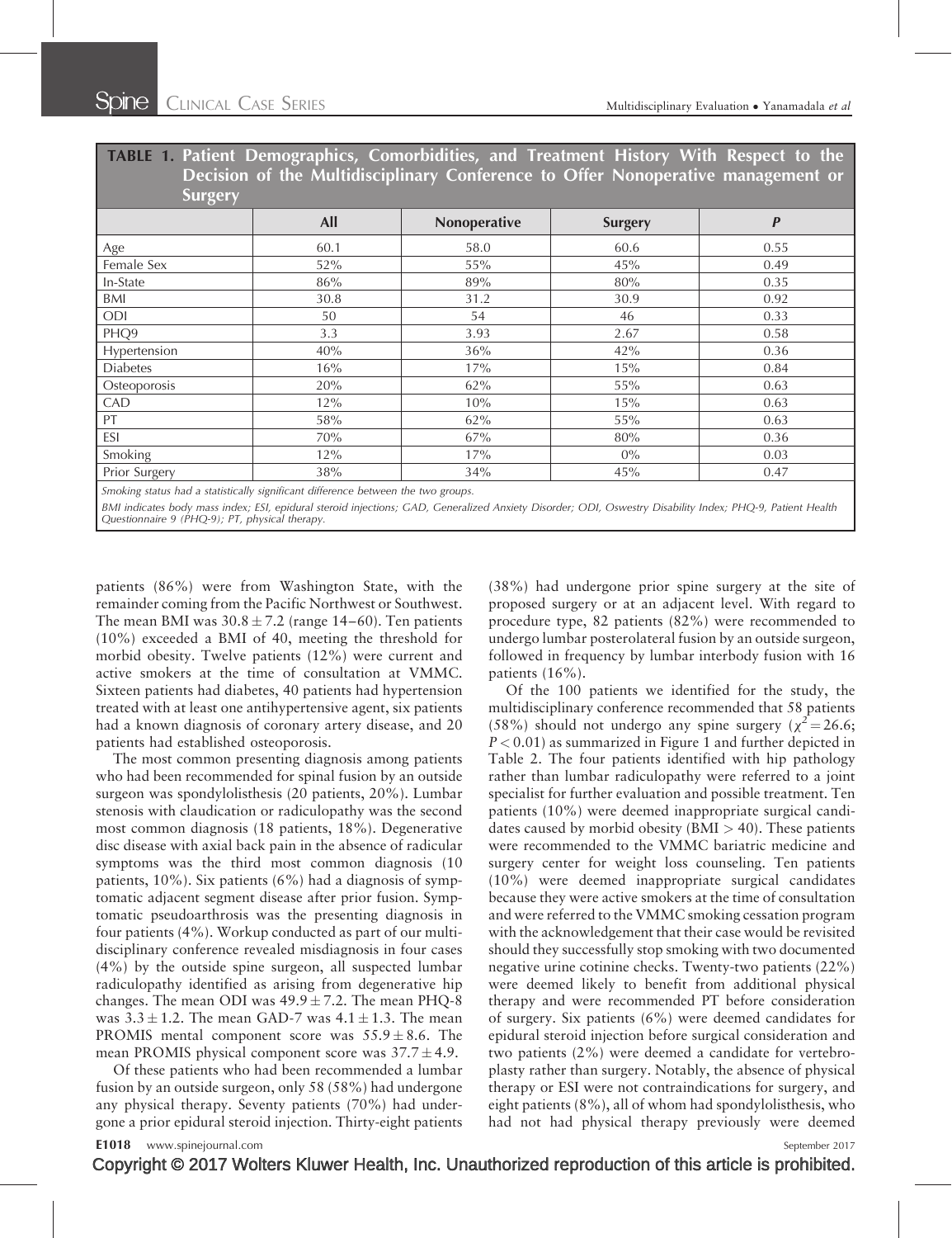

Figure 1. Summary of patient selection, conference decision, and final treatment paradigm.

surgical candidates as the physiatrists and physical therapists felt that they would not benefit from PT and would therefore be better served by surgical treatment. These rationales for recommending nonsurgical management are summarized in Table 3.

There was no statistically significant difference between the patients who underwent surgery and those who were recommended not to undergo surgery with respect to age, sex, race, or home state (Table 1). We also observed no statistically significant difference in the BMI between the two groups (nonsurgical group  $31.2 \pm 6.3$ , surgical group  $30.9 \pm 2.3$ ;  $P > .05$ ; 2-tailed t-test with unequal variance). However, smoking status showed a significant difference between the two groups (nonsurgical group 16.7% smokers; surgical group 0% smokers;  $P < .05$ ; one-tailed t test with unequal variance). We did not observe a statistically significant difference in the occurrence of any comorbidities between the two groups.

Of the 42 patients who underwent surgery, we found that 16 patients (28%) underwent a different procedure after multidisciplinary discussion than that previously recommended by the outside surgeon (Figure 2). Only 18 patients underwent lumbar posterolateral fusion without interbody,

| 2. Number of Patients Deemed<br><b>TABLE</b><br>Operative and Nonoperative by<br>the Outside Spine Surgeon and the<br>Virginia Mason Medical Center<br><b>Multidisciplinary Spine Conference</b>   |           |              |  |  |  |
|----------------------------------------------------------------------------------------------------------------------------------------------------------------------------------------------------|-----------|--------------|--|--|--|
|                                                                                                                                                                                                    | Operative | Nonoperative |  |  |  |
| Outside surgeon                                                                                                                                                                                    | 100       |              |  |  |  |
| Conference                                                                                                                                                                                         | 42        | 58           |  |  |  |
| Note: Of the 50 patients we identified for the study, the multidisciplinary<br>conference recommended that 29 patients (58%) should not undergo any<br>spine surgery ( $\chi^2$ = 26.6; P < 0.01). |           |              |  |  |  |

compared with 84 patients who had been recommended a lumbar posterolateral fusion by an outside surgeon  $(\chi^2 = 43.6; P < .01)$ . Fourteen patients underwent lumbar interbody fusion compared with 16 patients who had been previously recommended the same  $(\chi^2 = 0.79.6; P > .05)$ and six patients who had been recommended lumbar fusion underwent simple decompressive procedures (laminectomy in five cases and foraminotomy in one case;  $\chi^2 = 5.37$ ;  $P < .05$ ). These data are summarized in Figure 3. We found a 0% 30-day and 90-day complication rate and a 0% 90-day readmission rate for the operative patients in this series.

#### **DISCUSSION**

The utilization of spinal fusion for degenerative spinal disease in the United States has increased tremendously in the past several decades.<sup>17</sup> Along with skyrocketing utilization rates for spine surgery, the total cost of spine surgery increased 790% between 1998 and 2008, far outpacing the cost increases associated with any other medical procedure.[18](#page-6-0) Over the decade between 1990 and 2000, the cost

| <b>TABLE 3. Reasons for the recommendation of</b><br>Nonoperative Management by the<br>Virginia Mason Medical Center<br><b>Multidisciplinary Spine Conference</b> |                              |            |  |  |  |
|-------------------------------------------------------------------------------------------------------------------------------------------------------------------|------------------------------|------------|--|--|--|
|                                                                                                                                                                   | Number of<br><b>Patients</b> | Percentage |  |  |  |
| Misdiagnosis by outside<br>surgeon                                                                                                                                | 6                            | 6          |  |  |  |
| Morbid obesity $(BMI > 40)$                                                                                                                                       | 10                           | 10         |  |  |  |
| Active smoking                                                                                                                                                    | 10                           | 10         |  |  |  |
| Likely to benefit from<br>additional physical therapy                                                                                                             | 22                           | 22         |  |  |  |
| Likely to benefit from ESI                                                                                                                                        | 6                            | 6          |  |  |  |
| BMI indicates body mass index; ESI, epidural steroid injections.                                                                                                  |                              |            |  |  |  |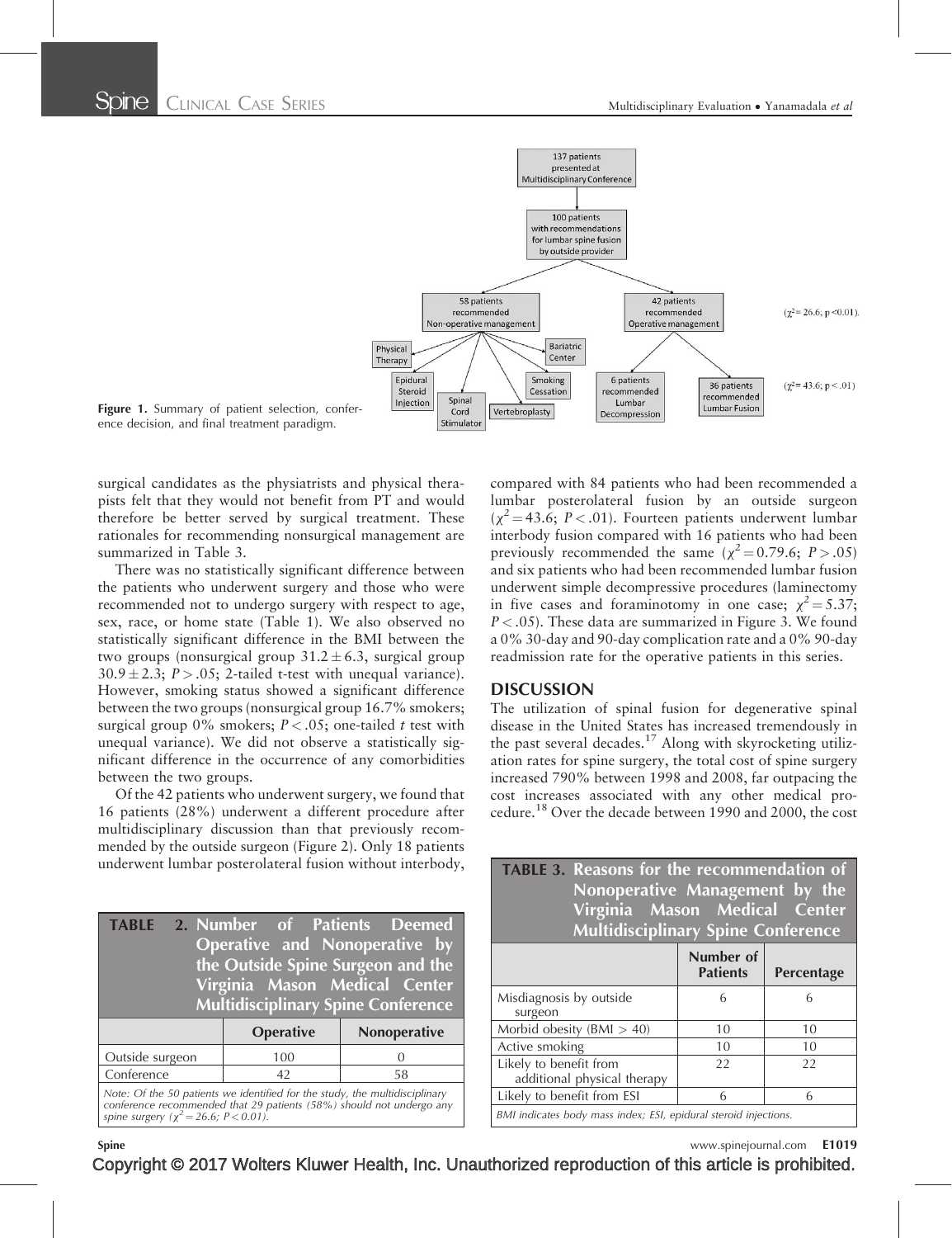

of total knee replacement increased a little over  $200\%$ <sup>[19](#page-6-0)</sup> whereas the cost of dialysis has increased only 40% over that same period. $2<sup>0</sup>$  The ever increasing costs and utilization of spine surgery without a concurrent increase in positive outcomes calls the cost effectiveness and quality of spine surgery into question. Value has been defined as the ratio of outcome to cost, often defined as quality-adjusted-life-years (QALYs) gained per dollar. Cost-effectiveness between interventions can be compared according to cost per QALY gained. Dialysis costs between \$25,000 and \$50,000 per  $QALY<sup>21</sup>$  $QALY<sup>21</sup>$  $QALY<sup>21</sup>$  and is considered the gold standard by which to benchmark other healthcare interventions.<sup>[22](#page-6-0)</sup> Total hip arthroplasty costs \$4600 per QALY gained<sup>[23](#page-6-0)</sup> whereas recent studies have shown that lumbar fusion may cost over \$200,000 per QALY gained. $24-26$ 

In the face of escalating costs, value can be maintained by improving patient outcomes for a particular intervention. Unfortunately for lumbar fusion, numerous studies have shown that spinal fusion for low back pain is associated with stable or worse disability and return to work<sup>[27,28](#page-7-0)</sup> and that these outcomes may be even poorer in older patients and patients with more comorbidities, $2<sup>9</sup>$  making its value proposition questionable. Lumbar fusion surgery does provide improvement for particular subsets of patients,  $30-37$  and therefore the challenge lies in distinguishing those patients



Figure 3. Final management approach at Virginia Mason Medical Center for patients who were recommended a lumbar posterolateral fusion by an outside institution spine surgeon.

Figure 2. The distribution of surgeries proposed by outside spine surgeons (surgery proposed) and the surgeries performed at Virginia Mason Medical Center on the operative patient group. Only 18 patients underwent lumbar posterolateral fusion without interbody compared with 84 patients who had been recommended a lumbar posterolateral fusion by an outside surgeon  $(x^2 = 43.6; P < .01)$ . Fourteen patients underwent lumbar interbody fusion compared with 16 patients who had been previously recommended the same  $(\chi^2 = 0.79.6; P > .05)$  and six patients who had been recommended lumbar fusion underwent simple decompressive procedures (laminectomy in five cases and foraminotomy in one case;  $\chi^2$  = 5.37; P < .05).

who are likely to see improvement after operative treatment from those who are best served by nonoperative management, including physical therapy, chiropractic care, or behavioral modification.

As clinicians, we bring our own biases into the treatment plan for patients, and therefore may exhibit heuristic tendencies that drive us towards particular interventions or requests for advanced imaging. A recent study comparing the rate of recommendation for surgery for patients with nonurgent lumbar spine conditions demonstrated that requiring a single visit to a physiatrist decreased surgery rates by  $25\%$ .<sup>11</sup> Interestingly, the percentage of fusion procedures within the surgical population increased in this study, suggesting that patients with milder conditions improved with nonoperative management, leaving only the patients with more profound degenerative conditions such as spondylolisthesis or scoliosis to be treated surgically. Studies within the Canadian Health System have demonstrated similar effects, $12,13$  noting that patients referred to a dedicated spine pathway that included physiatry experienced less overall MRI utilization when still selecting appropriate surgical candidates for operative intervention. Subsequent analysis from the same group demonstrated that a formalized spine pathway led to improvement in appropriate referrals to spine surgeons, selecting for those patients with the most severe leg pain but without nonspecific back pain who were most likely to benefit from surgery.<sup>[12,13](#page-6-0)</sup> Even visits with other surgeons appear able to reduce the rate of unnecessary surgery, suggesting that this effect isn't solely related to nonsurgeons limiting or denying surgical care options[.38,39](#page-7-0) In both of these studies, a second opinion surgeon visit led to a recommendation against surgery in 45% to 50% of patients, and a recommendation for a less invasive procedure amongst many of the remainder.

The use of multidisciplinary conferences is common within cancer care, and in some cases is required for accred-itation by specialty societies.<sup>[40](#page-7-0)</sup> These conferences can serve as a forum to discuss difficult cases, but especially in community settings are primarily aimed at helping to stand-ardize care and prevent "outlier" events.<sup>[41](#page-7-0)</sup> This improvement in care is accomplished primarily through a discussion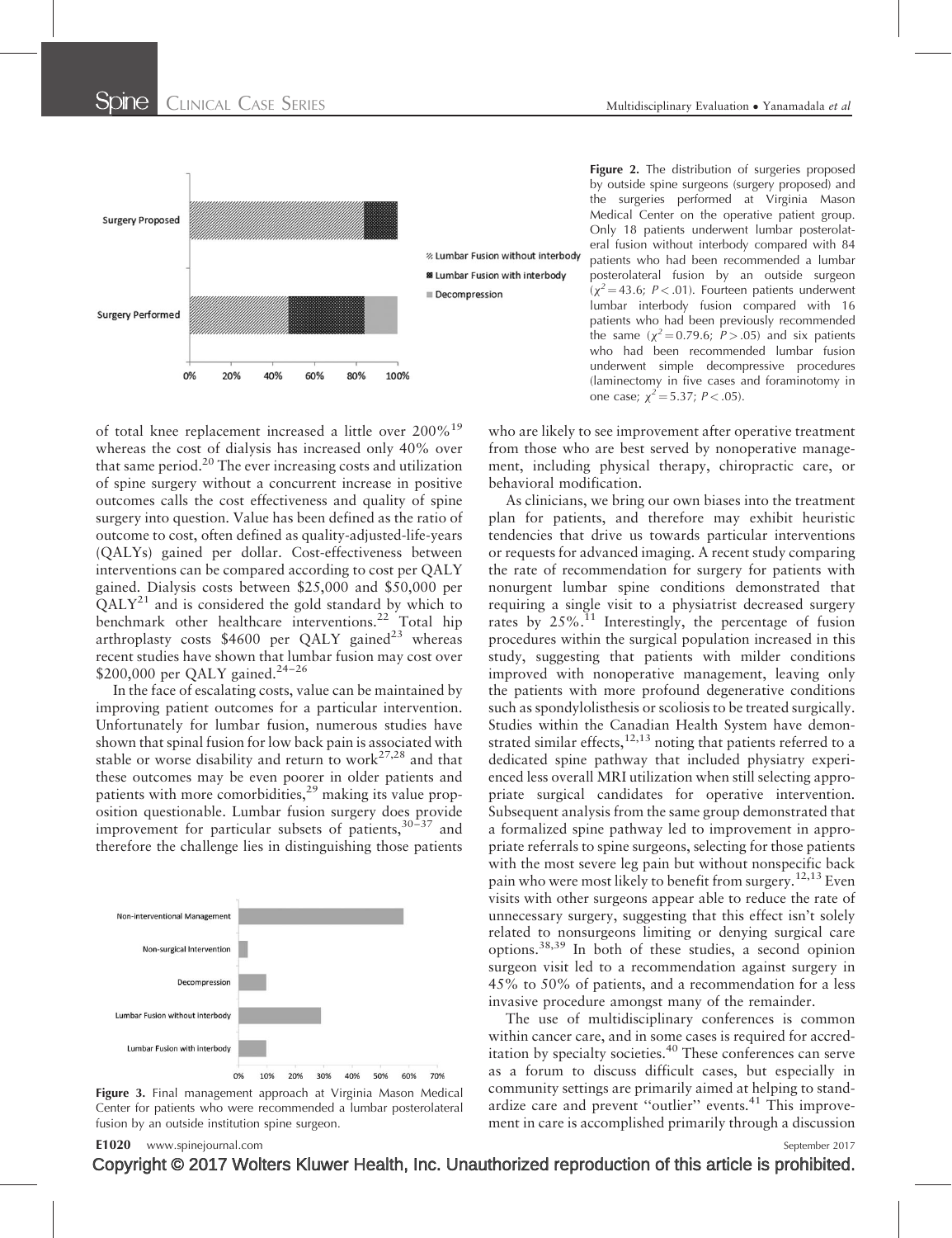of particular patients by a group of experts from differing fields, and capitalizes on what has been called the ''wisdom of the crowd." $42$  We propose that our multidisciplinary spine conference serves the same function as a tumor board: to review a patient's history, examination, and imaging and determine a plan of care that has input from the varied specialties involved in the care of this condition. This concept has been utilized routinely throughout many aspects of medical care, but has not yet become a standard of care for the treatment of low back pain, although recent statewide and insurance plan initiatives have proposed the use of such conferences and pathways to help guide patients towards appropriate care.<sup>[11,16](#page-6-0)</sup> The Robert Bree Collaborative established by the Washington State Legislature, for example, has recently published a lumbar fusion guideline that includes a requirement for ''Formal consultation with collaborative team led by board certified physiatrist to confirm appropriateness, adequacy, completeness, and active participation in nonsurgical therapy and need for lumbar fusion'' as part of its documentation of failure of nonsurgical management.<sup>[16](#page-6-0)</sup> We expect other organizations nationally to follow suit in the face of escalating cost and decreasing value.

We find in our series a statistically significant reduction in spine surgery performed with the advent of a multidisciplinary conference. Compared with the decisions of outside spine surgeons, we had a 58% decrease in spine surgery recommendations, with patients undergoing nonsurgical management more frequently with our multidisciplinary team in the balance. Although the recommendation for surgery may be variable amongst surgeons and perhaps related to ''aggressiveness'' or greater belief in the benefit of surgery for treatment of nonspecific low back pain, the decrease in surgery recommendations from our conference cannot fully be explained by an unwillingness to pursue surgical intervention. In our series, two patients had a faulty diagnosis of lumbar pathology and would not have benefited from a lumbar fusion to treat symptoms arising from their degenerative hip arthritis. Although a large subset of patients were steered towards nonoperative measures, conference members were fully willing to recommend surgery, in fact recommending forgoing any nonoperative management in 10% of patients with clear surgical indications and significant disability.

Although a subset of patients who had an initial recommendation for lumbar fusion eventually underwent a nonfusion procedure after presentation at conference, in other patients eventually undergoing surgery a different fusion procedure was utilized. We saw an increase in the number of surgical procedures involving a lumbar interbody fusion device. This increase is primarily related to our use of lateral interbody fusion for adjacent level failure in the setting of a prior fusion. The external opinions for these patients typically involved a revision of the previous fusion with an extension by one or two levels, which does require a fairly extensive exposure made more difficult by the presence of scarring and the potential need to remove or replace a portion of the pre-existing hardware. We instead pursued a lateral minimally invasive approach at the affected level only in these Spine www.spinejournal.com E1021

patients with stabilization through a lateral plate. This approach allows one to avoid the previous posterior site and has been described in the literature with good result.<sup>43,44</sup>

Our article does have some limitations. Although we show superior early outcomes in the patients who did undergo surgery, with a 0% 30-day and 90-day complication rate, long-term outcomes are unknown in this set of patients. We also do not have information on the patients who were recommended a nonsurgical option, and some of them may have returned to their initial surgeon for treatment. Long-term follow up will ultimately be essential to demonstrating the true utility of this multidisciplinary conference in improving the value of care delivered to all patients with spinal disorders. We intend to follow this cohort of patients and subsequent patients longitudinally to test our current hypothesis that we are indeed delivering care of superior value to not only patients who undergo surgery but also to those who are treated nonoperatively.

In examining our limitations, it is also important to discuss the selection criteria for patient presentation at our multidisciplinary conference and for inclusion in this study. Every patient who was proposed to undergo any lumbar fusion at our institution or had been recommended a lumbar fusion procedure at an outside institution before consultation at our institution was presented at our multidisciplinary conference. No patient underwent a lumbar spinal fusion at our institution without prior presentation at the multidisciplinary conference during the study period. Other patients with lumbar spinal pathology were presented at the discretion of the consulting surgeon, physiatrist, or pain specialist. These selection criteria were specifically designed to capture all patients who would undergo lumbar fusion and ensure that they met the stringent criteria we have identified in the methods. However, we do lose a number of patients who underwent lumbar decompressions and discectomies who proceeded to surgery without such prior multidisciplinary evaluation. It is possible that some of these patients who underwent decompressive procedures without evaluation in the multidisciplinary conference may have had a different recommendation had they been presented at the conference. This is a limitation that we will address in future cohorts, where we have begun a more inclusive selection process.

Furthermore, in this study, we specifically examine patients presenting at our institution for a second opinion after having been recommended a lumbar fusion elsewhere. There is a real potential for the introduction of selection bias here as patients who never underwent outside evaluation are not included. Our study was designed specifically to compare surgical opinions made in isolation versus surgical opinions made in the context of multidisciplinary evaluation. We felt this was the most objective way of making such a comparison. However, further larger scale studies will be needed to assess the magnitude of the effect of such selection bias. This is our reason for designating this study a pilot study, as noted in the title.

Ultimately, we do feel that our findings are likely to be generalizable to patients undergoing lumbar fusion, and that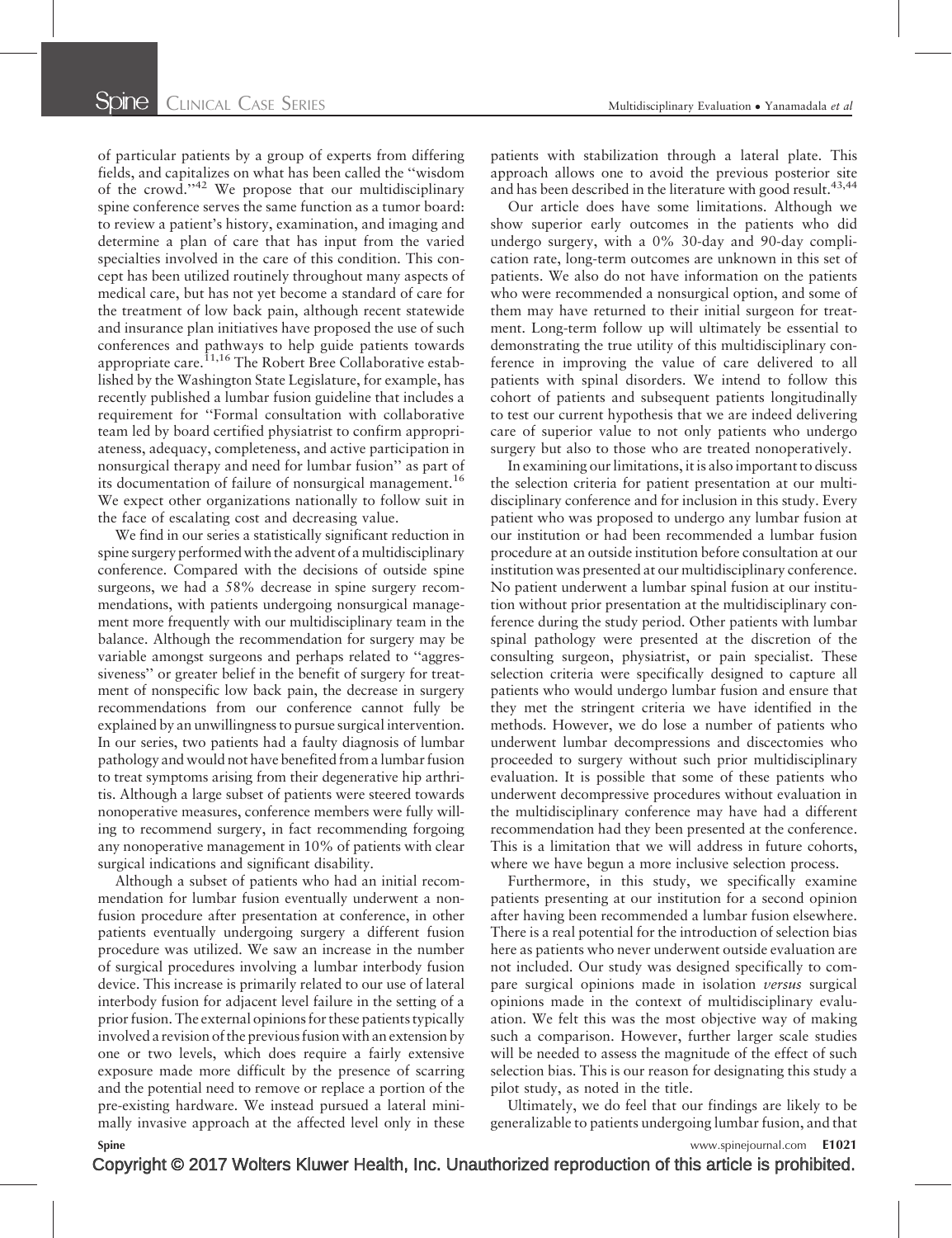<span id="page-6-0"></span>a multidisciplinary conference developed at other institutions on the basis of the Bree criteria or other similar evidence-based criteria would likely have similar findings to ours. Further larger scale evaluations will be necessary to corroborate this hypothesis.

# **CONCLUSION**

We specifically demonstrate in this study that multidisciplinary evaluation can alter the treatment recommendations for patients with lumbar spinal pathology. Isolated surgical decision making may result in suboptimal treatment recommendations. Specifically, a rigorous multidisciplinary conference can decrease the utilization of spine surgery in patients who may have questionable benefit from surgical treatment. In an era where overutilization of spine surgery has led to a decline in the value of care delivered, such methods may provide appropriate care, ultimately improving the value of spine care by removing or reducing the cost of surgery by improving clinical patient outcomes. Furthermore, this can also limit patients' unnecessary exposure to surgical complications when the benefits may be uncertain. Importantly, this represents a tremendous opportunity for providers to take the lead in establishing appropriateness standards to increase the value of spine surgery for patients, purchasers, and health plans alike. Although surgeons and medical centers may initially be concerned with lost revenue from cancelled surgeries, better planning can be made when conferences are held well in advance of a planned surgery. Finally, we feel that the long-term benefits of establishing higher value sustainable spine care will unquestionably be beneficial to all involved. We urge surgeons and nonsurgical clinicians who treat lumbar degenerative conditions to work together to develop the infrastructure necessary to support multidisciplinary approaches to spine care.

# $\triangleright$  Key Points

- $\Box$  In this observational cohort study, we find that the multidisciplinary discussion of patients with degenerative lumbar spine disease among surgeons and nonsurgical providers leads to a 58% decreased utilization of lumbar spinal fusion.
- Multidisciplinary conference discussion also led to a statistically significant decrease in the invasiveness of surgical procedures.
- Multidisciplinary approaches will be essential to optimizing operative and nonoperative care for patients with degenerative lumbar spine disease and may ultimately lead to a decrease in the overutilization of lumbar fusion.

#### References

1. Castel LD, et al. Spine and pain clinics serving North Carolina patients with back and neck pain: what do they do, and are they multidisciplinary? Spine (Phila Pa 1976) 2009;34 (6):615–22.

- clinics. Spine (Phila Pa 1976) 2012;37 (20):E1282–9. 3. Barrett PH, et al. Treatment decisions about lumbar herniated disk in a shared decision-making program. Jt Comm J Qual Improv 2002;28 (5):211–9.
- 4. Boss EF, et al. Shared decision making and choice for elective surgical care: a systematic review. Otolaryngol Head Neck Surg 2016;154 (3):405–20.
- 5. Jones LE, et al. Shared decision-making in back pain consultations: an illusion or reality? *Eur Spine*  $\int 2014;23$  (Suppl 1):S13-9.
- 6. Kim HJ, et al. Factors influencing the surgical decision for the treatment of degenerative lumbar stenosis in a preference-based shared decision-making process. Eur Spine J 2015;24 (2):339-47.
- 7. Weinstein JN. The missing piece: embracing shared decision making to reform health care. Spine (Phila Pa 1976) 2000;25 (1):1–4.
- 8. Kearing S, Berg SZ, Lurie JD. Can decision support help patients with spinal stenosis make a treatment choice? A prospective study assessing the impact of a patient decision aid and health coaching. Spine (Phila Pa 1976) 2016;41 (7):563–7.
- 9. Sethi RK, Pong RP, Leveque JC, et al. The Seattle Spine Team approach to adult deformity surgery: a systems-based approach to perioperative care and subsequent reduction in perioperative complication rates. Spine Deformity 2014;2 (2):95–103.
- 10. Halpin RJ, et al. Standardizing care for high-risk patients in spine surgery: the Northwestern high-risk spine protocol. Spine (Phila Pa 1976) 2010;35 (25):2232–8.
- 11. Fox J, et al. The effect of required physiatrist consultation on surgery rates for back pain. Spine (Phila Pa 1976) 2013;38 (3):E178–84.
- 12. Kindrachuk DR, Fourney DR. Spine surgery referrals redirected through a multidisciplinary care pathway: effects of nonsurgeon triage including MRI utilization. J Neurosurg Spine 2014;20 (1):87–92.
- 13. Wilgenbusch CS, Wu AS, Fourney DR. Triage of spine surgery referrals through a multidisciplinary care pathway: a value-based comparison with conventional referral processes. Spine (Phila Pa 1976) 2014;39 (22 Suppl 1):S129–35.
- 14. Rasmussen C, et al. Rates of lumbar disc surgery before and after implementation of multidisciplinary nonsurgical spine clinics. Spine (Phila Pa 1976) 2005;30 (21):2469–73.
- 15. Martin BI, et al. How do coverage policies influence practice patterns, safety, and cost of initial lumbar fusion surgery? A population-based comparison of workers' compensation systems. Spine J 2014;14 (7):1237-46.
- 16. Available from: [http://www.breecollaborative.org/.](http://www.breecollaborative.org/)
- 17. Davis H. Increasing rates of cervical and lumbar spine surgery in the United States, 1979–1990. Spine (Phila Pa 1976) 1994;19 (10):1117–23; discussion 1123-4.
- 18. Rajaee SS, et al. Spinal fusion in the United States: analysis of trends from 1998 to 2008. Spine (Phila Pa 1976) 2012;37  $(1):67-76.$
- 19. Mehrotra C, et al. Trends in total knee replacement surgeries and implications for public health, 1990–2000. Public Health Rep 2005;120 (3):278–82.
- 20. Lysaght MJ. Maintenance dialysis population dynamics: current trends and long-term implications. J Am Soc Nephrol 2002;13 (Suppl 1):S37–40.
- 21. Neumann PJ, Cohen JT, Weinstein MC. Updating cost-effectiveness—the curious resilience of the \$50,000-per-QALY threshold. N Engl J Med 2014;371 (9):796–7.
- 22. Lee CP, Chertow GM, Zenios SA. An empiric estimate of the value of life: updating the renal dialysis cost-effectiveness standard. Value Health 2009;12 (1):80–7.
- 23. Chang RW, Pellisier JM, Hazen GB. A cost-effectiveness analysis of total hip arthroplasty for osteoarthritis of the hip. JAMA 1996;275 (11):858–65.
- 24. Carreon LY, Anderson PA, Traynelis VC, et al. Cost-effectiveness of single-level anterior cervical discectomy and fusion five years after surgery. Spine (Phila Pa 1976) 2013;38 (6):471–5.

E1022 www.spinejournal.com September 2017